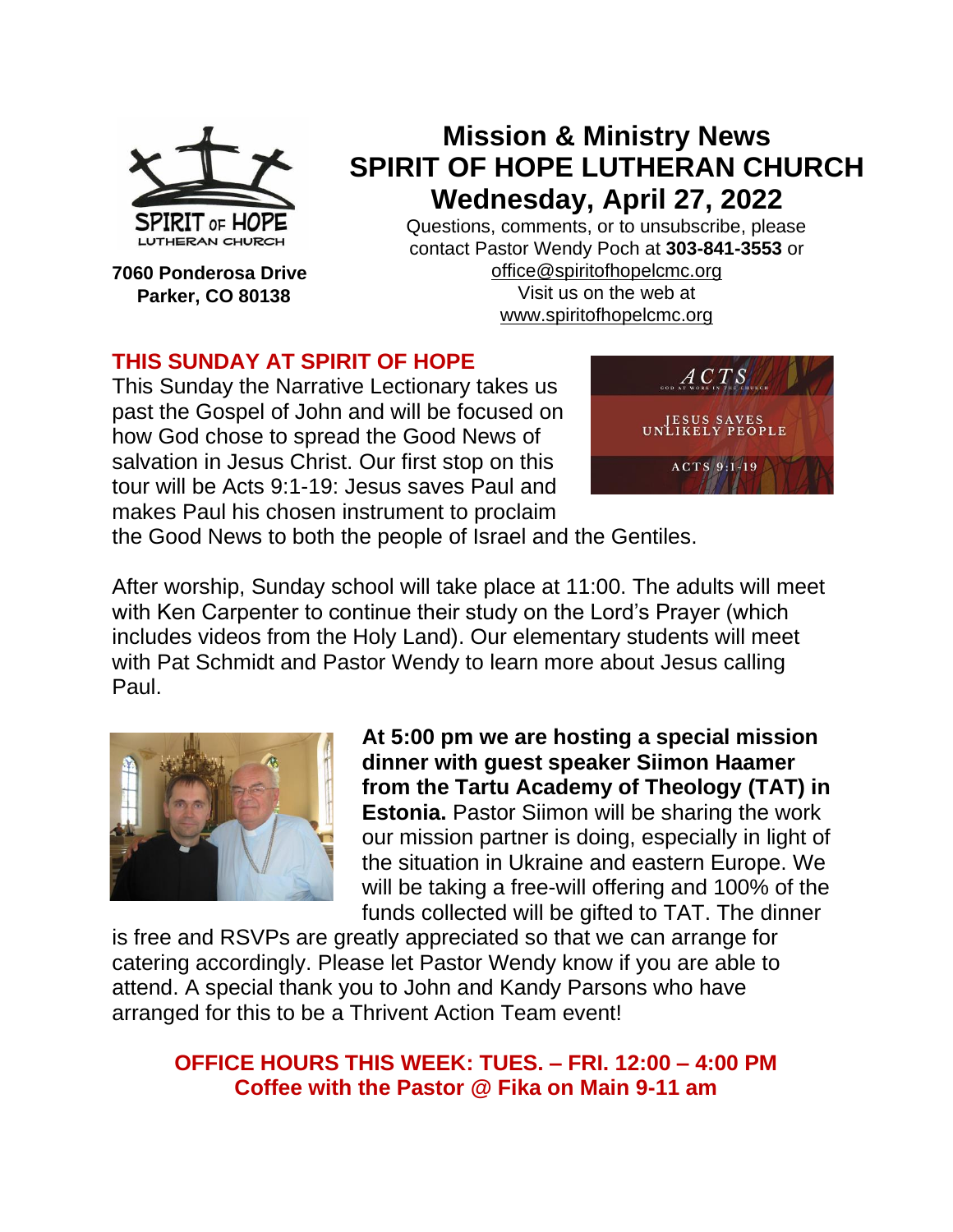# **Wednesday, April 27 th**

7:00 pm Bible Study **Thursday, April 28th** 12:00 pm AA **Friday, April 29th** 

9:00 – 11:00 am Coffee with the Pastor at Fika on Mainstreet 12:00 pm AA

# **Sunday, May 1st**

9:30 am Worship 11:00 am Sunday School 5:00 pm Mission Dinner



**Tuesday, May 3rd**

12:00 – 1:15 pm Digging Deeper Bible Study 2:00 – 4:30 pm Stephen Minister Training **Wednesday, May 4th**

7:00 am Men's Prayer Breakfast 7:00 pm Bible Study



# **SUNDAY, MAY 8th MOTHER'S DAY BREAKFAST**

The men of Spirit of Hope will be cooking up a pancake breakfast before worship as a way to show love and appreciation to all the mothers, grandmothers and ladies in the congregation. The best part is EVERYONE

(men, women, children, married, single, friends, neighbors…) is welcome to join us for breakfast! Breakfast will be served from 8:30 – 9:15 am. Kindly RSVP here:

<https://www.signupgenius.com/go/10c0f49aea72aa6fbc52-mothers>

### **FOUNDER'S DAY PICNIC: SUNDAY, MAY 15th SPIRIT OF HOPE'S 12th BIRTHDAY CELEBRATION!**

Spirit of Hope was founded on May 16, 2010. We will be celebrating our  $12<sup>th</sup>$  birthday with an all-church picnic on Sunday, May 15<sup>th</sup> after worship. Sunday School will be in recess that day. Hot-dogs, bratwurst, and beverages will be provided. Please bring a side dish or dessert to share. You're also invited to bring



your lawn chairs. Weather permitting, we will have outdoor lawn games and activities for kids and grown-ups too!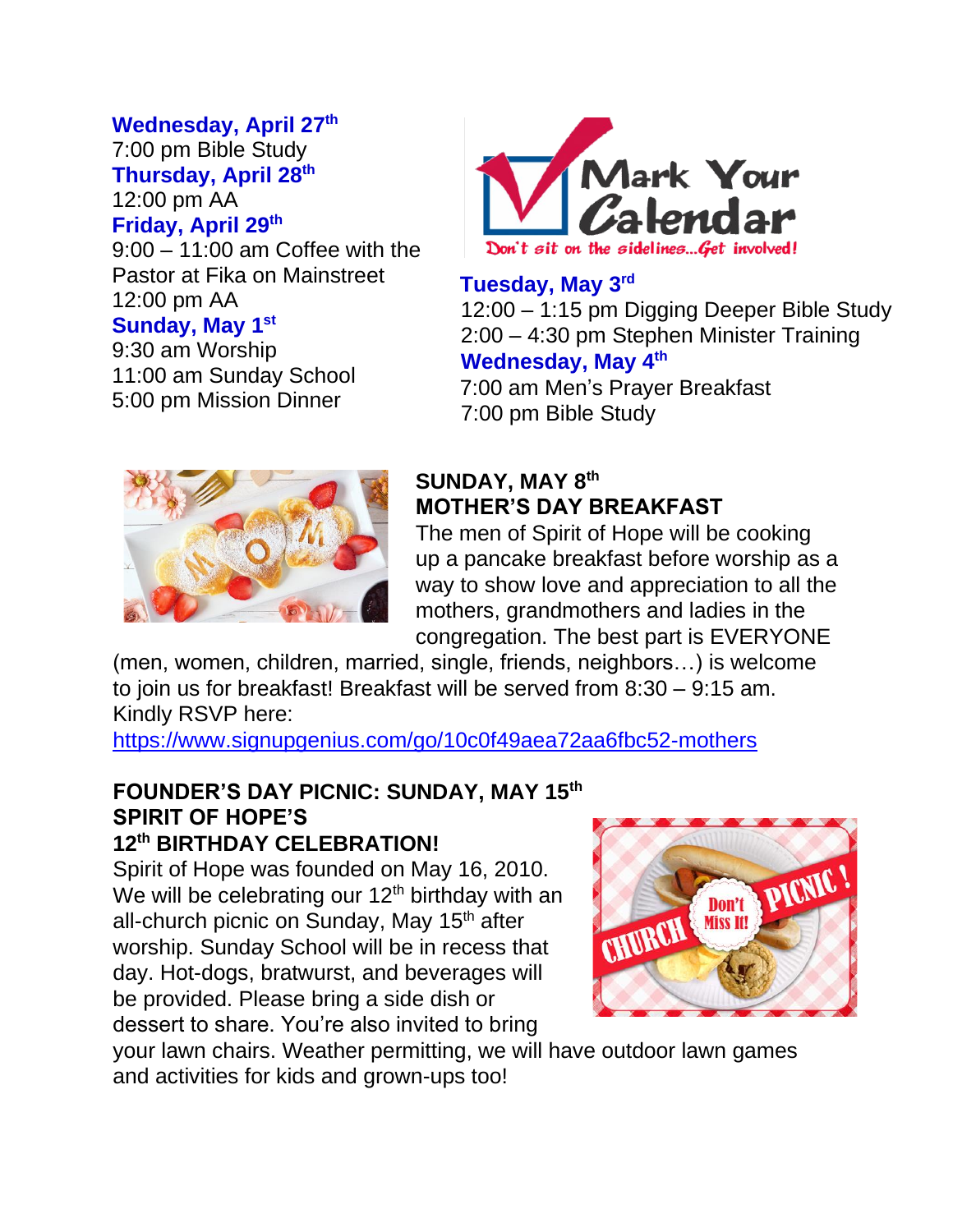

# *Christian Scam Alert*

While this is nothing new, there seems to be a resurgence of scams that are attacking the generosity and servant-hood spirit of Christians. In particular, there has

been another resurgence of scammers using emails, texts, and even social media messages that very much look like they are from your pastor. In these scams, the scammer pretends to be your pastor and sends a message asking if you would be willing to help them with something. Sometimes it's as simple as that, or sometimes there's more detail, such as "I'm visiting someone in the hospital and need your help with something. Would you have a few minutes this afternoon?"

If you respond at all, the scammer will usually ask you for money or gift cards that "the pastor" doesn't have time to pick up. Should you actually purchase gift cards, the scammer, still pretending to be your pastor, will usually ask you for the code so that you don't have to drive to the hospital or "care center" where they are pretending to be. Once they have that code, they have the money that was on the card. An additional danger is that if you respond to the email at all, they have ways of accessing your contacts list, which is how they perpetuate the scam and find more victims.

Please know that this scam has once again is affecting churches here in Douglas County. More importantly, please know that **I will NEVER ask you for money or gift cards through an email, text, or social media message**. Should you receive such a request, do not respond to the message. You can delete it, block and report the sender. If you have any doubt, or need any help safely navigating such an instance, *CALL* me or talk to me in person at the office.

It saddens me that evil people wish to prey upon my beloved brothers and sisters. Together we can remain vigilant and help protect one another. In doing so, we give God the glory and protect the resources of his kingdom.

*Your Sister in Christ, Pastor Wendy*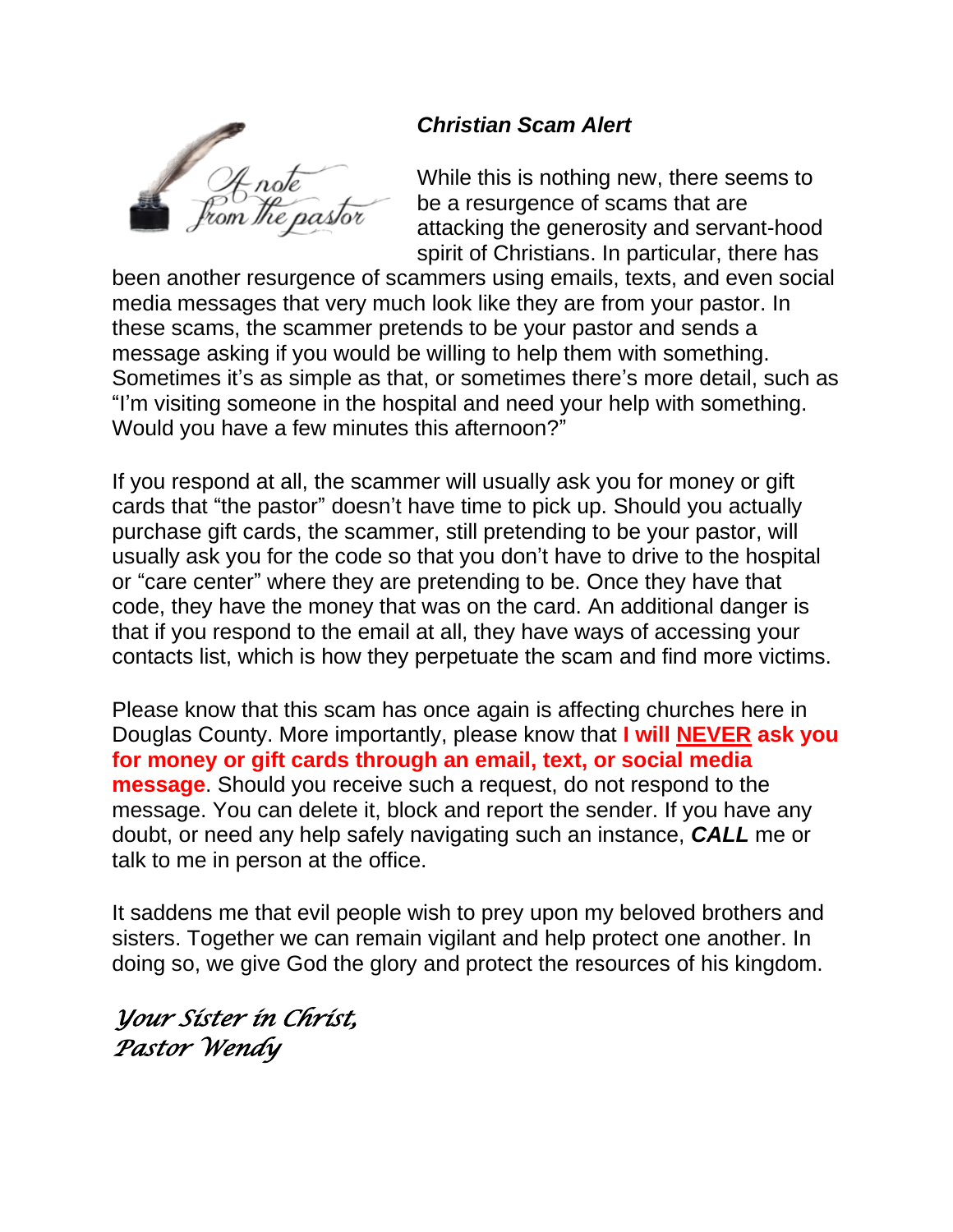# **FROM THE LUTHERAN CONFESSIONS Luther's Morning Prayer**

"I thank you, my heavenly Father, through Jesus Christ, your dear Son, that you have kept me this night from all harm and danger; and I pray that you would keep me this day also from sin and every evil, that all my doings and life may please you. For into your hands, I commend myself, my body and soul, and all things. Let your holy angel be with me, that the evil foe may have no power over me. Amen."



*"But I will sing of your strength; I will sing aloud of your steadfast love in the morning. For you have been to me a fortress and a refuge in the day of my distress."* (Psalm 59:16)

"It is a good thing to let prayer be the first business of the morning and the last at night. Guard yourself carefully against those false, deluding ideas which tell you, 'Wait a little while. I will pray in an hour; first I must attend to this or that'. Such thoughts get you away from prayer into other affairs which so hold your attention and involve you that nothing comes of prayer for that day. It may well be that you have some tasks which are as good or better than prayer, especially in an emergency… yet we must be careful not to break the habit of true prayer and imagine other works to be necessary which, after all, are nothing of the kind. Thus, at the end we become lax and lazy, cool and listless toward prayer. The devil who besets us is not lazy or careless, and our flesh is too ready and eager to sin and is disinclined to the spirit of prayer". (AE 43:193, 194)



# **THE NEW DIRECTORIES ARE HERE!**

You can pick them up in the narthex at the church. Please indicate that you have received it on the printed master list.

*"Church Family: We may not have it all together, but together we have it all!" (Author unknown).*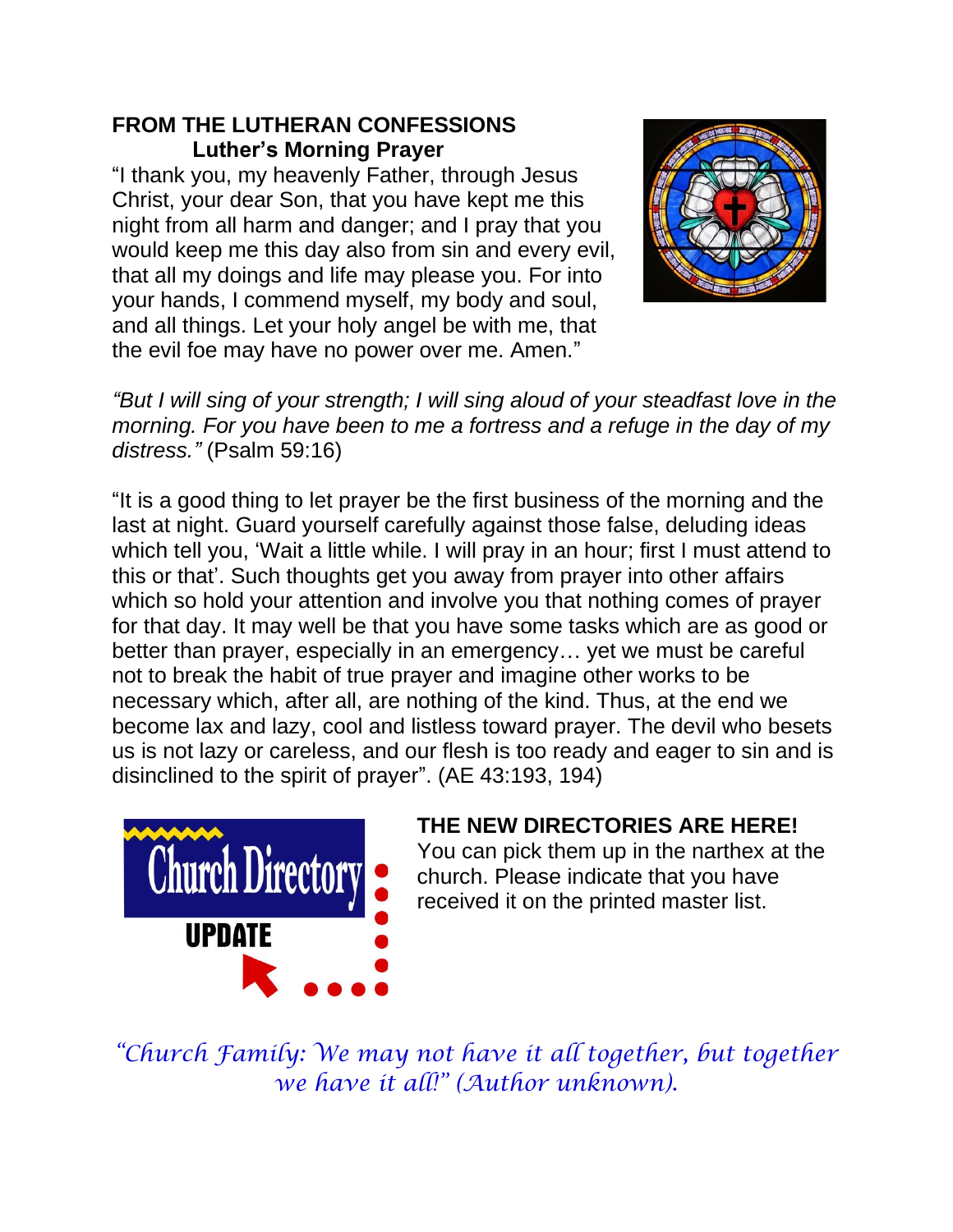# DAILY BIBLE READING

**As a congregation, we are reading through God's Word together! This reading plan is designed to connect the dots between Sunday preaching texts and help us all to grow in God's Word. Since we are moving out of John and into Acts and the Epistles, it's a great time to join us in a new section of Scripture! Here is the current reading schedule:**

| Sunday, April 24th             | John 20:19-31 | <b>Thomas Doubts</b>                    |
|--------------------------------|---------------|-----------------------------------------|
| Monday, April 25 <sup>th</sup> | John 21:1-14  | <b>Jesus Appears</b>                    |
| Tuesday, April 26th            | John 21:15-19 | <b>Jesus Commissions Peter</b>          |
| Weds., April 27th              | Acts 1:6-11   | <b>Jesus' Ascension</b>                 |
| Thursday, April 28th           | Acts 2:22-36  | Peter's Sermon about Jesus              |
| Friday, April 29th             | Acts 2:37-47  | Life in the Church                      |
| Saturday, April 30th           | Acts 8:1b-3   | <b>Saul's Persecution of the Church</b> |
|                                |               |                                         |
|                                |               |                                         |
| Sunday, May 1st                | Acts 9:1-19a  | <b>Saul's Conversion</b>                |
| Monday, May 2 <sup>nd</sup>    | Acts 9:19b-24 | <b>Saul Begins to Preach</b>            |
| Tuesday, Mary 3rd              | Acts 9:26-31  | <b>Saul Comes to Jerusalem</b>          |
| Weds., May 4 <sup>th</sup>     | Acts 13:1-12  | <b>Barnabas and Saul Commission</b>     |
| Thursday, May 5 <sup>th</sup>  | Acts 15:1-21  | The Council of Jerusalem                |
| Friday, May 6 <sup>th</sup>    |               | Acts 15:36-16:4 Timothy Joins Paul      |
| Saturday, May 7 <sup>th</sup>  | Acts 16:11-15 | <b>Conversion of Lydia</b>              |

# **COMING UP THIS SUMMER…**

# **\*\*\*Summer Preaching Series:**

 **"Finding Hope: Encouragement Through the Prophet Jeremiah" \*\*\*Seminars: "Christian Decision Making at Life's End" \*\*\*Summer Fellowship Groups \*\*\*Special Bible Study: "The Reason for God" by Tim Keller**

**And more! Stay tuned for more details in the coming weeks.**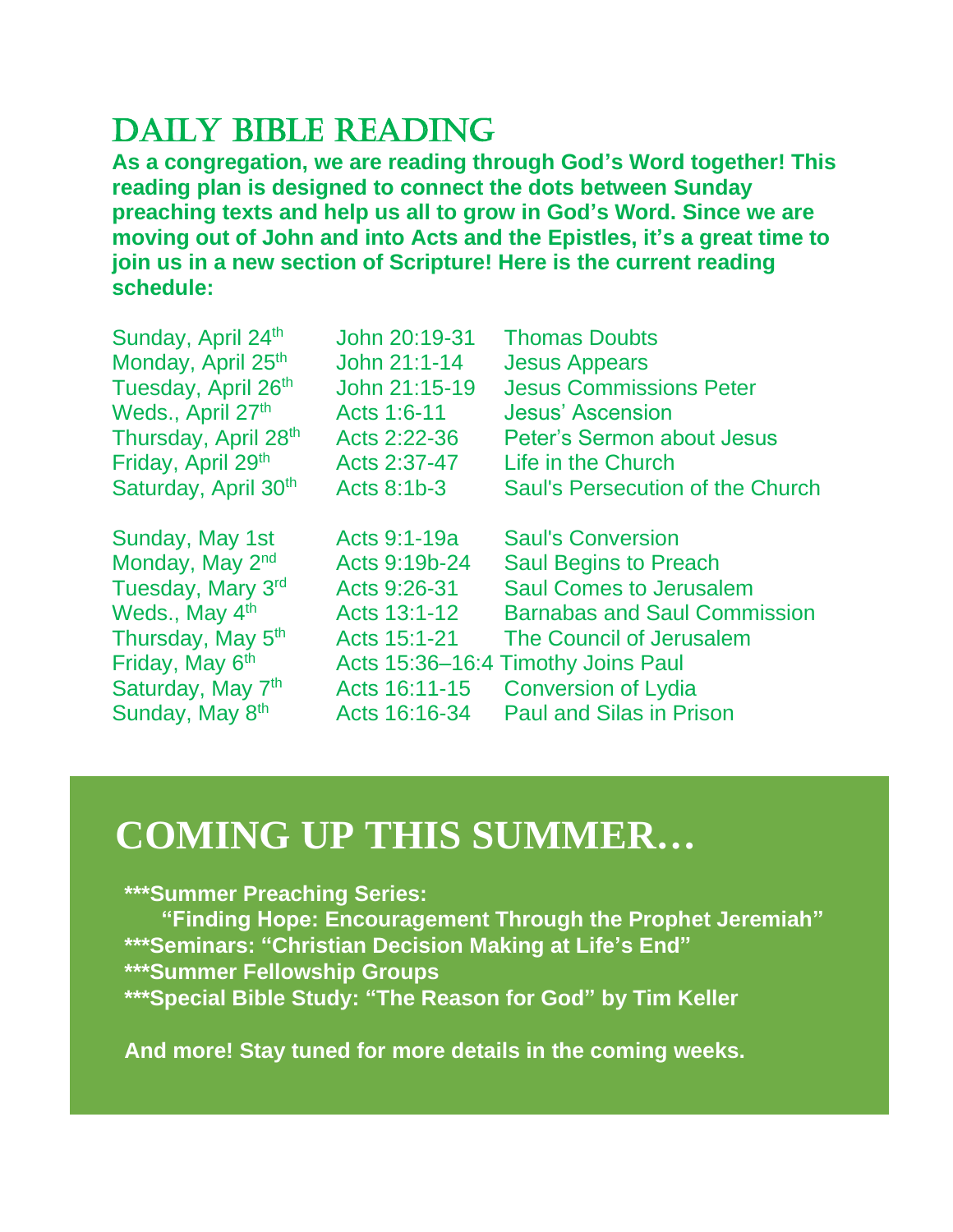# **BIBLE STUDY OPPORTUNITIES**

### **SUNDAYS @ 11:00 AM REFLECTIONS ON THE LORD'S PRAYER**



Join Ken Curtis, via RightNow Media, on this journey into the world of The Lord's Prayer from original locations in Israel that were important in the life of Jesus. The Lord's Prayer is not just a way of praying. It's a way of "seeing." When the prayer is grasped and uttered from the heart, it can -- and will - change us. We realize how we are not alone, no matter how difficult or seemingly hopeless our situation. Even in our pain, there can come a joy and a feeling of rightness about our

world. Our own Ken Carpenter will lead this study and will include notes of his own and writings from Martin Luther at various points throughout the course.

# **SUNDAYS @ 11:00 AM: CHILDREN'S SUNDAY SCHOOL**

Elementary aged students have their own Sunday School class where they learn more about the sermon topic in fun and creative ways! If the sermon topic is not youth-friendly, the kids will learn about worship elements and/or topics such as prayer, service, how to study God's Word, etc.

### **DIGGING DEEPER WITH PASTOR WENDY THE GOSPEL OF JOHN TUESDAYS 12:00 – 1:15 pm**

Join Pastor Wendy as we dig deeper into the Gospel of John. You are welcome to bring a lunch! No homework and no prep.





# **WEDNESDAY NIGHT BIBLE STUDY: THE GREAT DIVORCE**

Our study on The Great Divorce by C.S. Lewis will resume on Wednesday, April 20<sup>th</sup> (right after Easter!). If you weren't able to

join us prior to Lent, come and join us now! Each chapter is essentially a stand-alone unit filled with the issues we often have in both giving and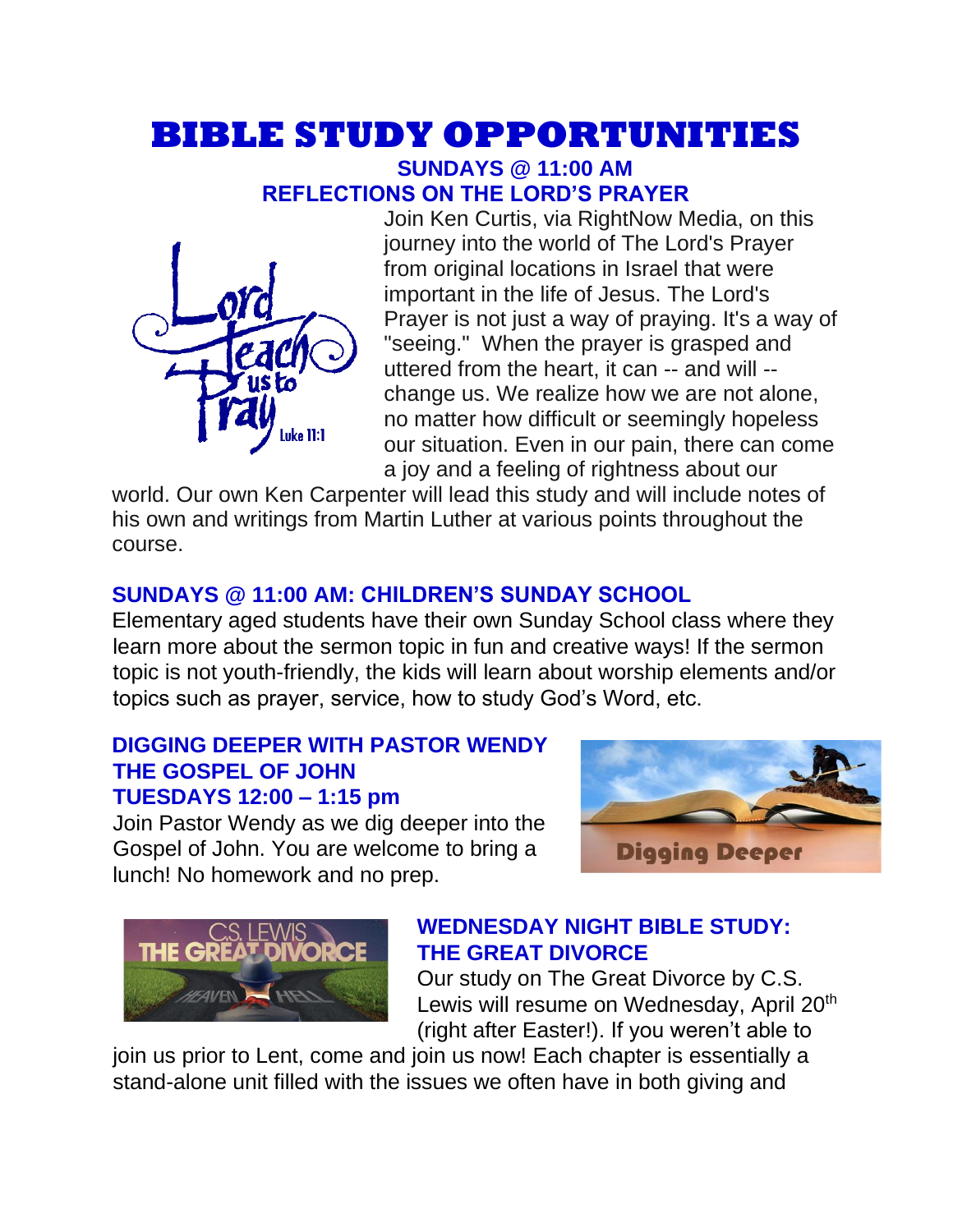receiving God's grace. Lewis' allegory describes a fictional trip between "the outskirts of hell" and the "outskirts of heaven". The characters are fascinating…as are the issues that keep so many of them from the free and ample invitation to join God in his heavenly kingdom. We listen to each chapter together as a class before discussing what both the book and God's Word has to say on each topic. Come and join us!

## **APRIL AND MAY BIRTHDAYS AND ANNIVERSARIES**



#### **April Birthdays**

- 4/3 Tracey Ramirez
- 4/6 Madden Howland
- 4/6 Marie Winkelman
- 4/8 Wendy West
- 4/11 Douglas Kleven
- 4/13 Brenda Reinicke
- 4/15 Chrissy Nefe
- 4/17 Julie Case
- 4/21 Bill Byers

#### **May Birthdays**

- 5/4 Chuck West
- 5/4 Kevin Haughn
- 5/5 Pastor Wendy Poch
- 5/8 Nick Lehnerz
- 5/16 Larry Jordahl
- 5/18 Pastor Dave Fisher
- 5/21 Kayanna Larson
- 5/27 Brad Hoyt
- 5/29 Andrea Hoyt
- 5/31 Tiffany Hanson



#### **April Anniversaries** 4/20 Harry and Lucette Kottcamp

#### **May Anniversaries**

- 5/14 Gary & Margie Flora
- 5/18 Kevin & Sandra Haughn
- 5/31 Dave & Victoria Fisher



**Jesus said;** *"Come to me, all of you who are weary and carry heavy burdens, and I will give you rest."* **(Matthew 11:28).**

**Prayer Requests** - If you have a prayer request, please contact Pastor Wendy @ 303-841-3553 or [wendy.poch@spiritofhopelcmc.org](mailto:wendy.poch@spiritofhopelcmc.org)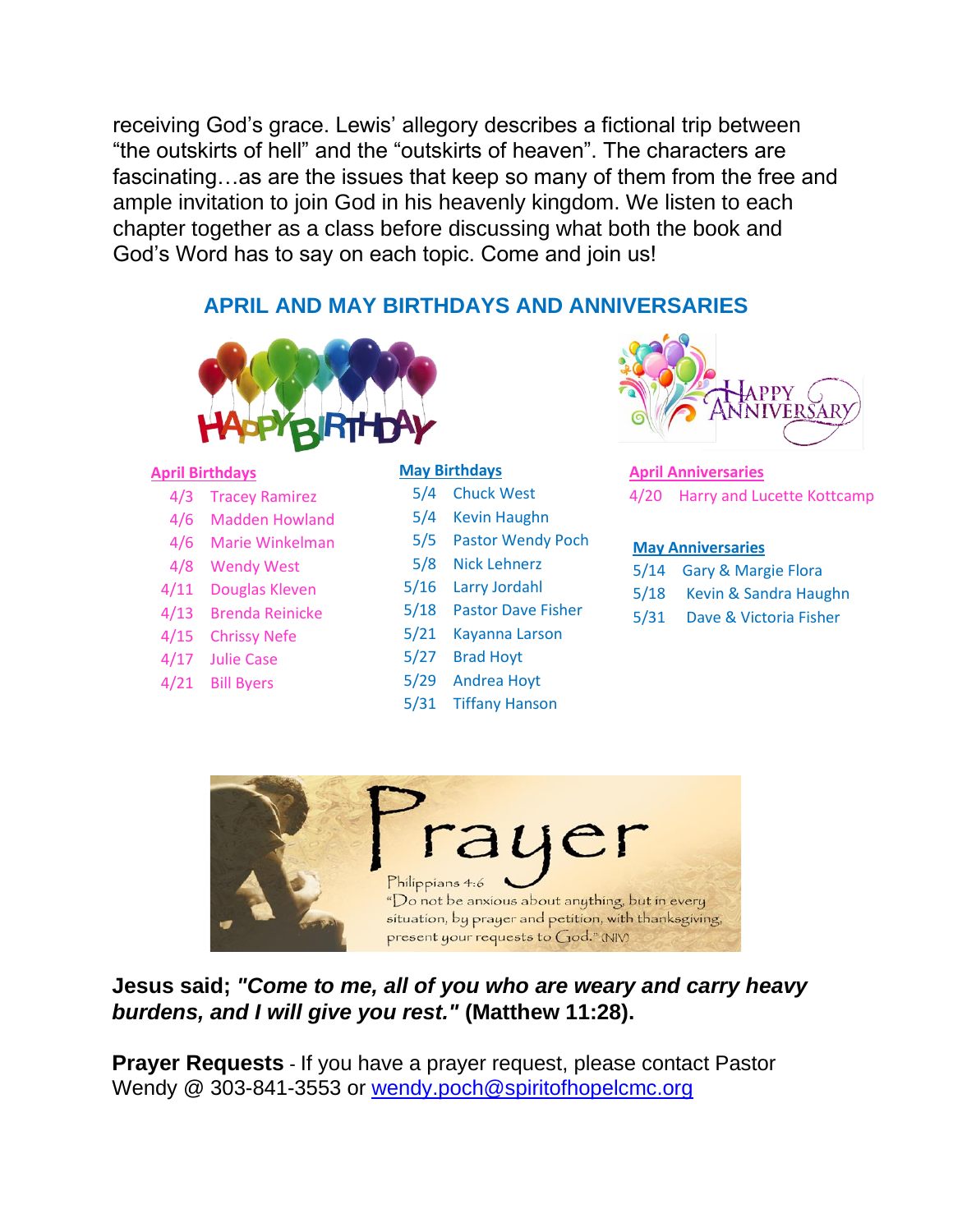

# **A PRAYER FOR THE WEEK By Pastor Wendy**

Dearest Father in heaven, you have raised your Son, our Lord Jesus, from the dead so that we may not only live, but have a life worth living. Lead and guide us. Give us the things

we need today, especially the forgiveness that is found in Christ alone. Let the joy of your salvation shine through in everything we do this week. In your name, Father, Son, and Holy Spirit, one God now and forever. Amen.

# **Please include the following people and situations in your prayers:**

For a friend of the congregation whose spouse went home to Jesus on Monday. For Krista and her loved ones as they deal with a terminal diagnosis.

- For the Tartu Academy of Theology/Home of Hope and SONetwork as they serve Ukrainian refugees and share the love and comfort of the Gospel.
- For Kandy, John, Susan, DeDe, and Lyle as they train to become Stephen Ministers and for Kandy as she is also leading this important ministry.
- For Patricia who is recovering from cervical fusion surgery.
- For Tracey who is recovering from knee replacement surgery.

For the situation in Ukraine.

For a loved one who is dealing with severe anxiety and depression.

- For Brad, who is recovering from a car accident that caused numerous and significant injuries.
- For Rebecca who is undergoing radiation.
- For Sara as she undergoes new cancer treatments.
- For Janie as she continues to recover from pancreatic surgery.
- For those who are first responders to all emergencies: fire fighters, paramedics, EMTs and law enforcement.
- For all of our local, state, and federal leaders that they would hear God's voice and lead with His wisdom.
- For our Christian brothers and sisters all over the world who suffer persecution to be comforted and strengthened and for the Lord God to defeat the evil of terrorism done to them. We also pray for missionaries around the world.
- For Spirit of Hope mission partners: Lutheran Congregations in Mission for Christ, SECORCares, Mean Street Ministry, Alternatives Pregnancy Center, Apache Youth Ministries, LCMC Disaster Relief, Lutheran Military Veterans and Families Ministries, Tartu Academy of Theology, Marion Medical Mission.
- For Spirit of Hope mission allies: Compassion International, SONetwork, Operation Christmas Child/Samaritan's Purse, the Institute of Lutheran Theology, Stephen Ministry.

All of our military fighting for our freedoms.